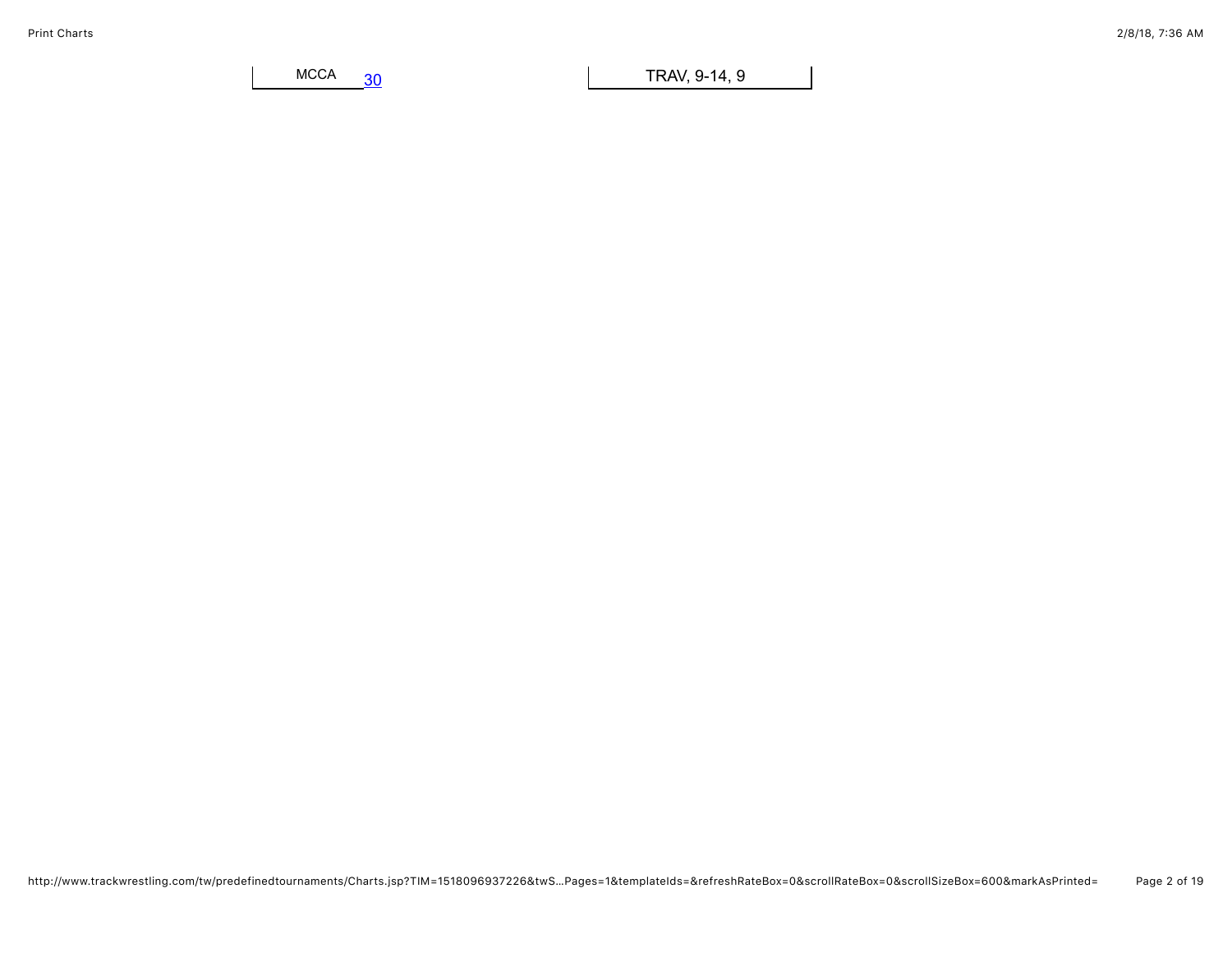

http://www.trackwrestling.com/tw/predefinedtournaments/Charts.jsp?TIM=1518096937226&twS…Pages=1&templateIds=&refreshRateBox=0&scrollRateBox=0&scrollSizeBox=600&markAsPrinted= Page 3 of 19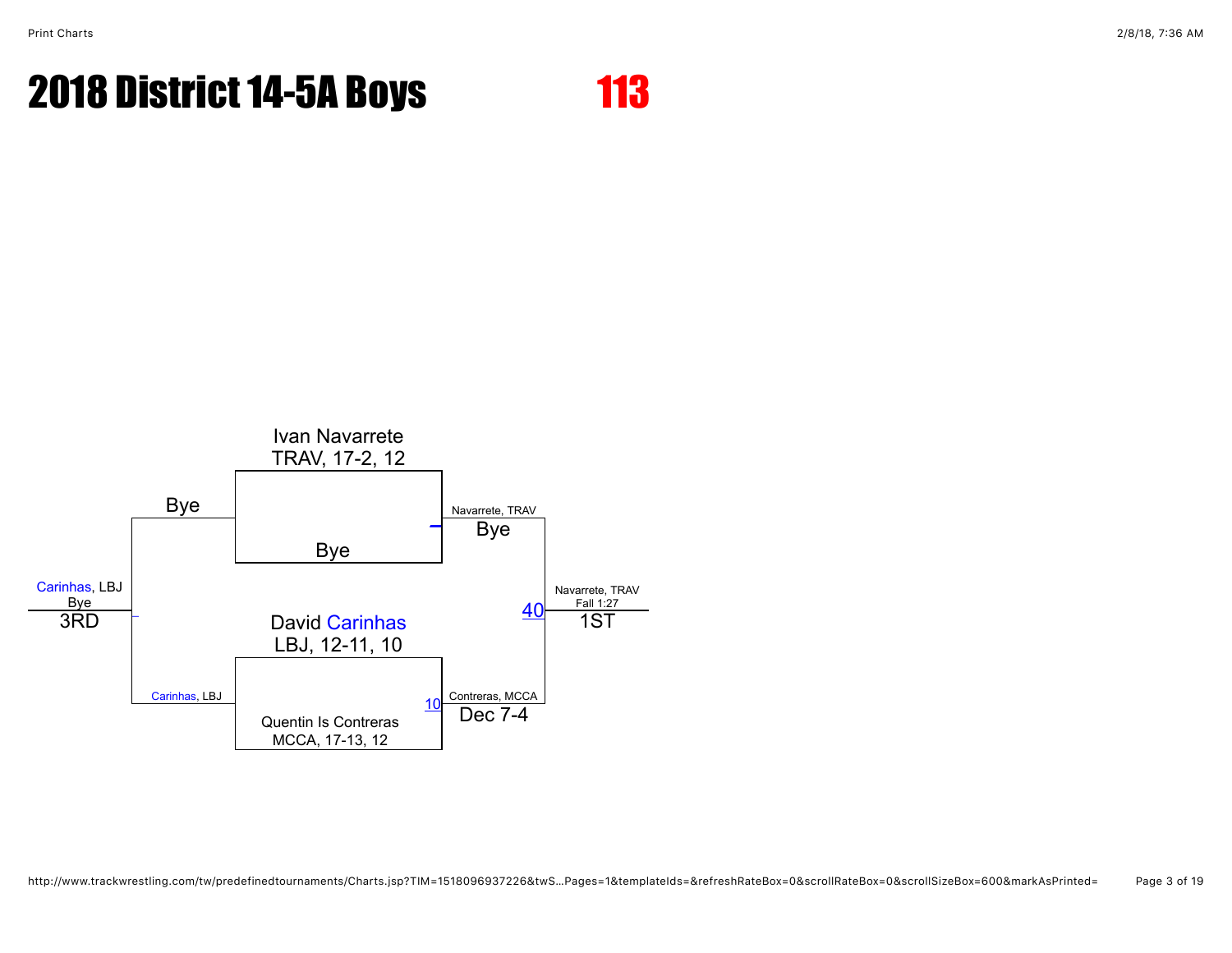

http://www.trackwrestling.com/tw/predefinedtournaments/Charts.jsp?TIM=1518096937226&twS…Pages=1&templateIds=&refreshRateBox=0&scrollRateBox=0&scrollSizeBox=600&markAsPrinted= Page 4 of 19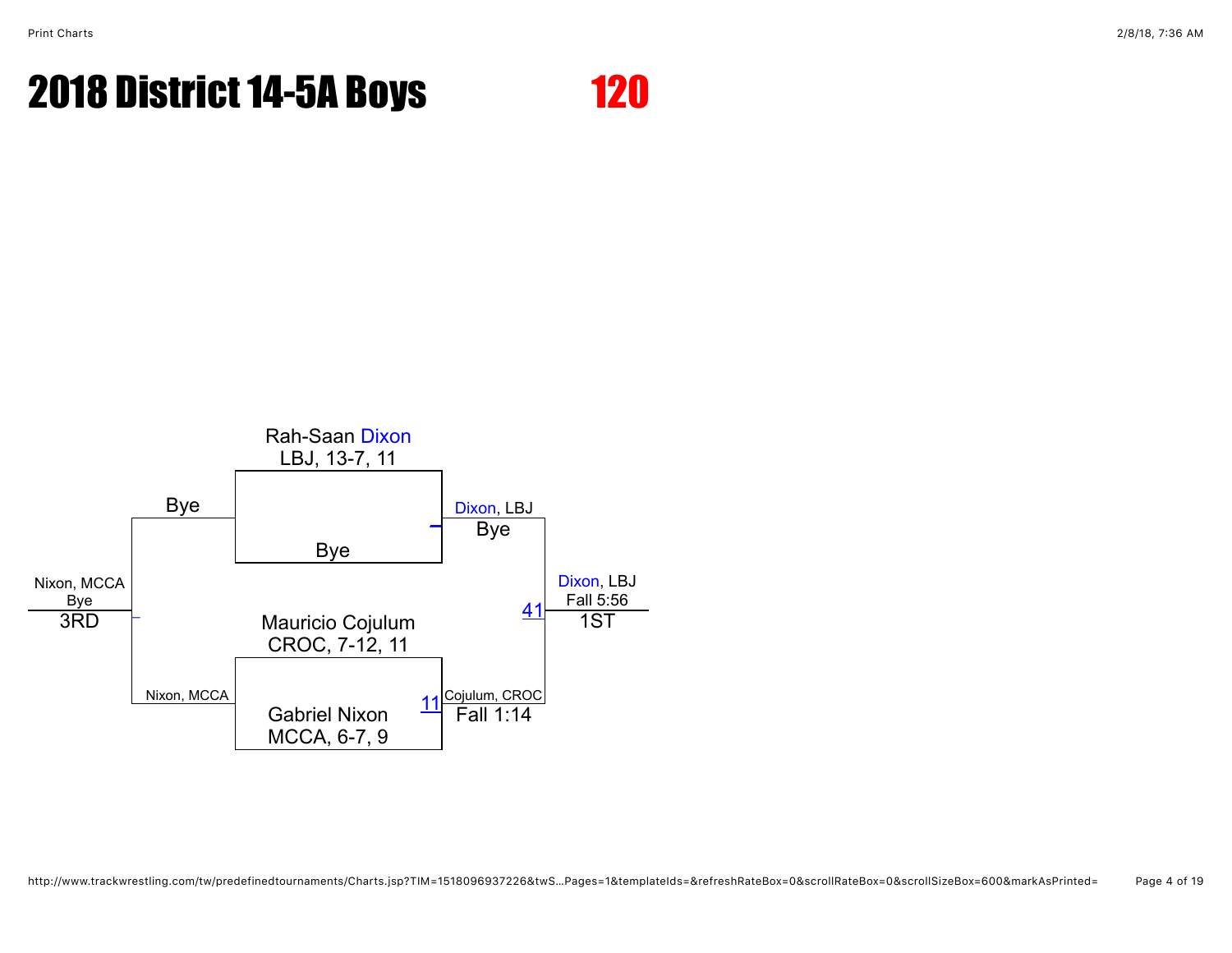

http://www.trackwrestling.com/tw/predefinedtournaments/Charts.jsp?TIM=1518096937226&twS…Pages=1&templateIds=&refreshRateBox=0&scrollRateBox=0&scrollSizeBox=600&markAsPrinted= Page 5 of 19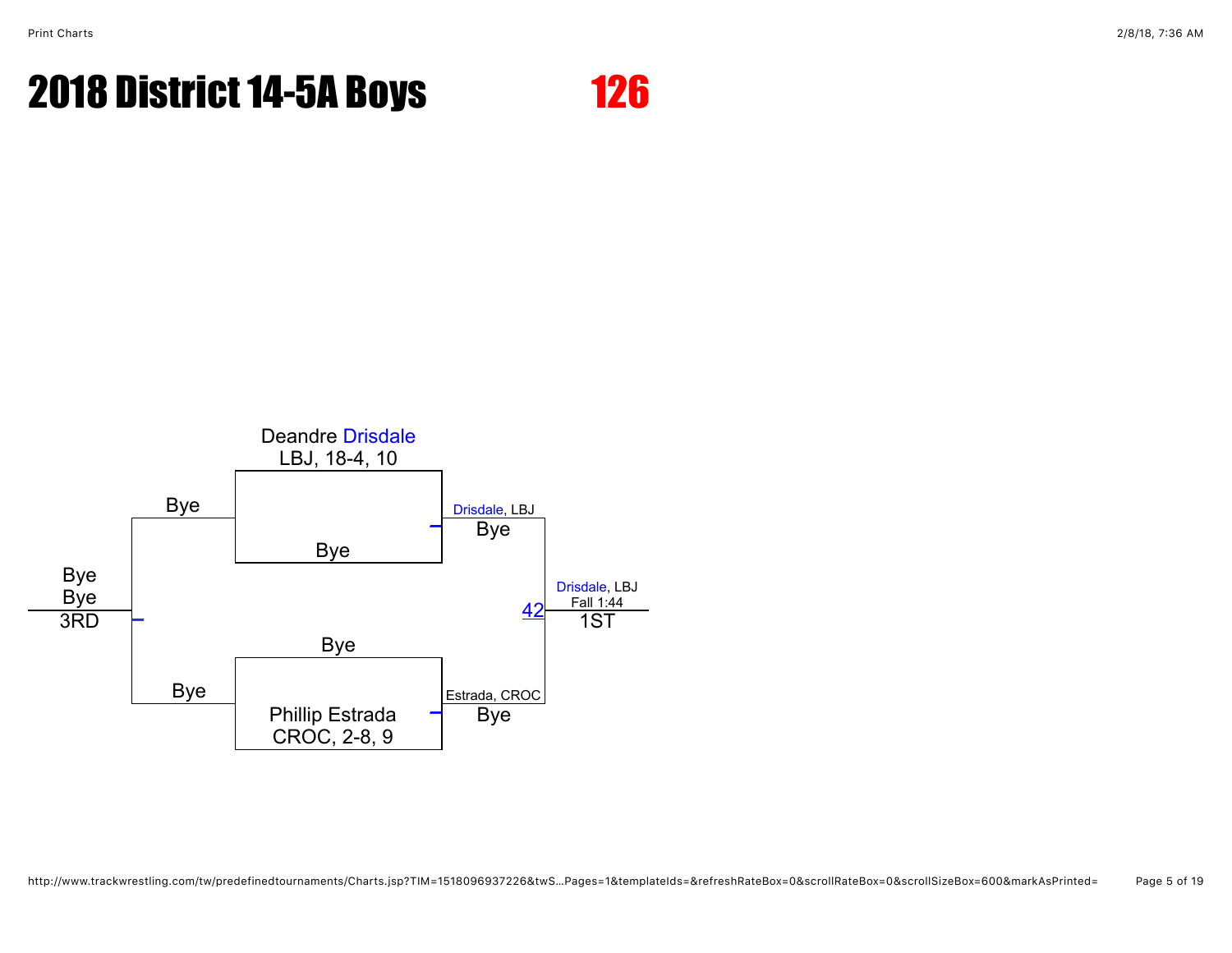

http://www.trackwrestling.com/tw/predefinedtournaments/Charts.jsp?TIM=1518096937226&twS…Pages=1&templateIds=&refreshRateBox=0&scrollRateBox=0&scrollSizeBox=600&markAsPrinted= Page 6 of 19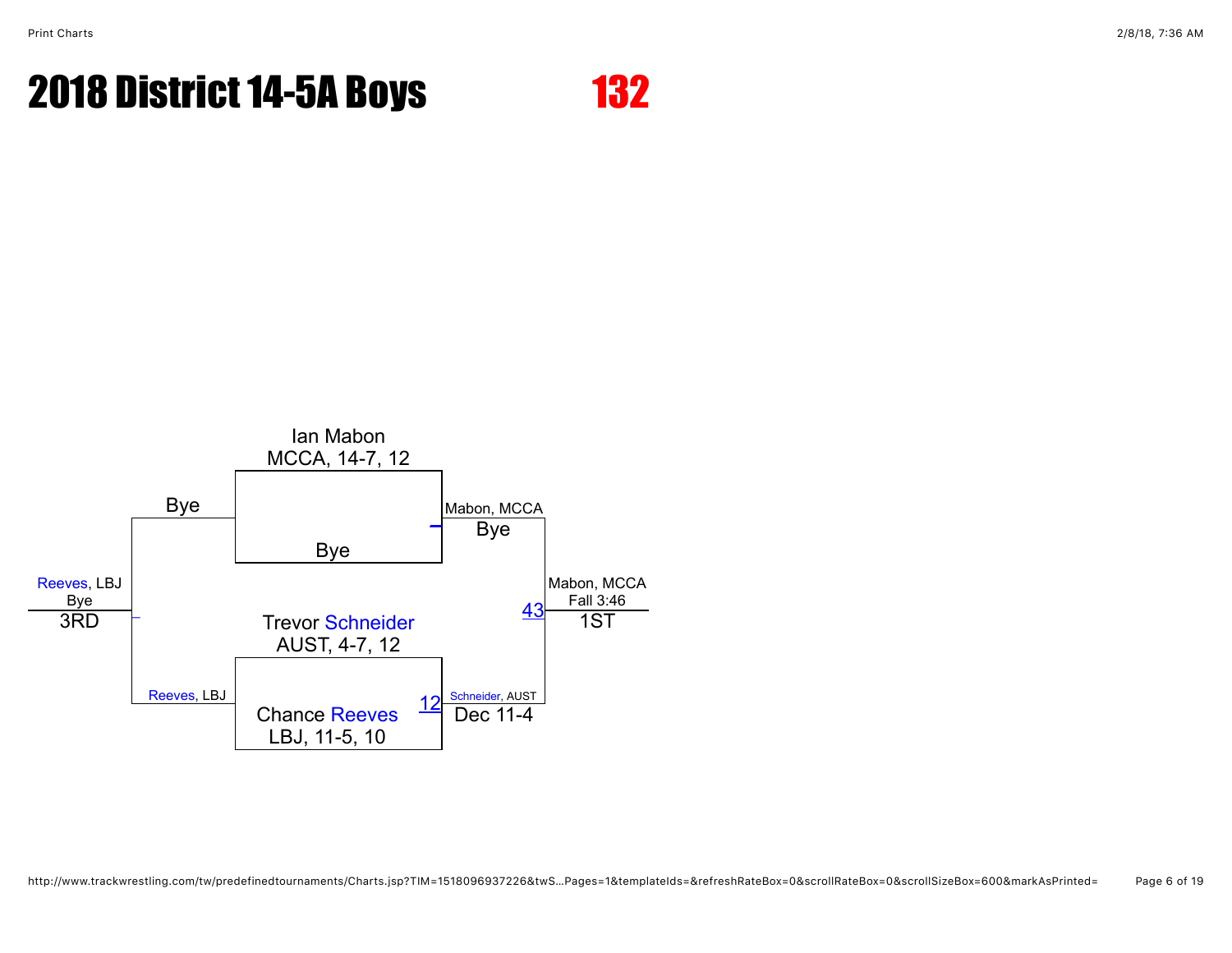

http://www.trackwrestling.com/tw/predefinedtournaments/Charts.jsp?TIM=1518096937226&twS…ePages=1&templateIds=&refreshRateBox=0&scrollRateBox=0&scrollSizeBox=600&markAsPrinted= Page 7 of 19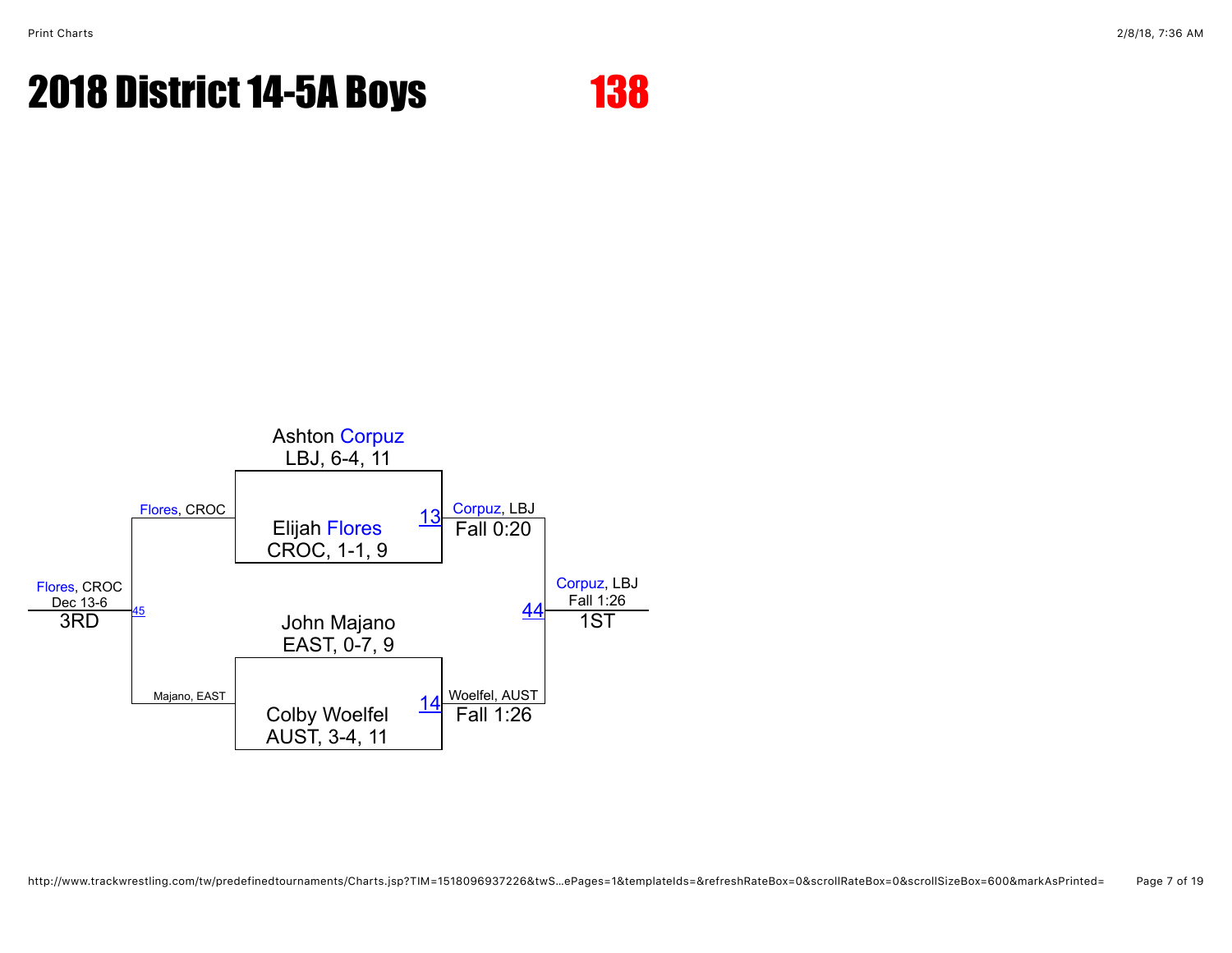

http://www.trackwrestling.com/tw/predefinedtournaments/Charts.jsp?TIM=1518096937226&twS…Pages=1&templateIds=&refreshRateBox=0&scrollRateBox=0&scrollSizeBox=600&markAsPrinted= Page 8 of 19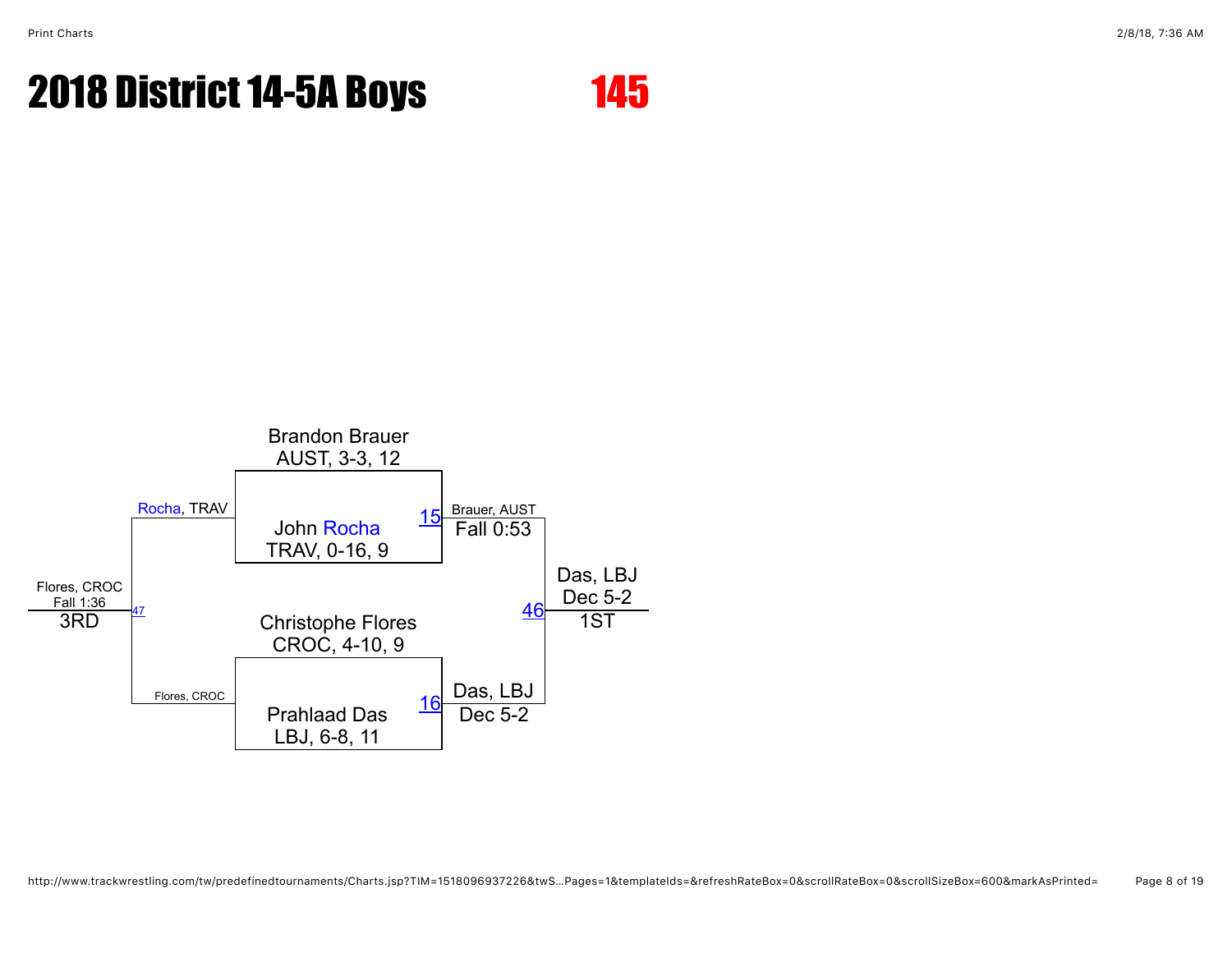



http://www.trackwrestling.com/tw/predefinedtournaments/Charts.jsp?TIM=1518096937226&twS…Pages=1&templateIds=&refreshRateBox=0&scrollRateBox=0&scrollSizeBox=600&markAsPrinted= Page 9 of 19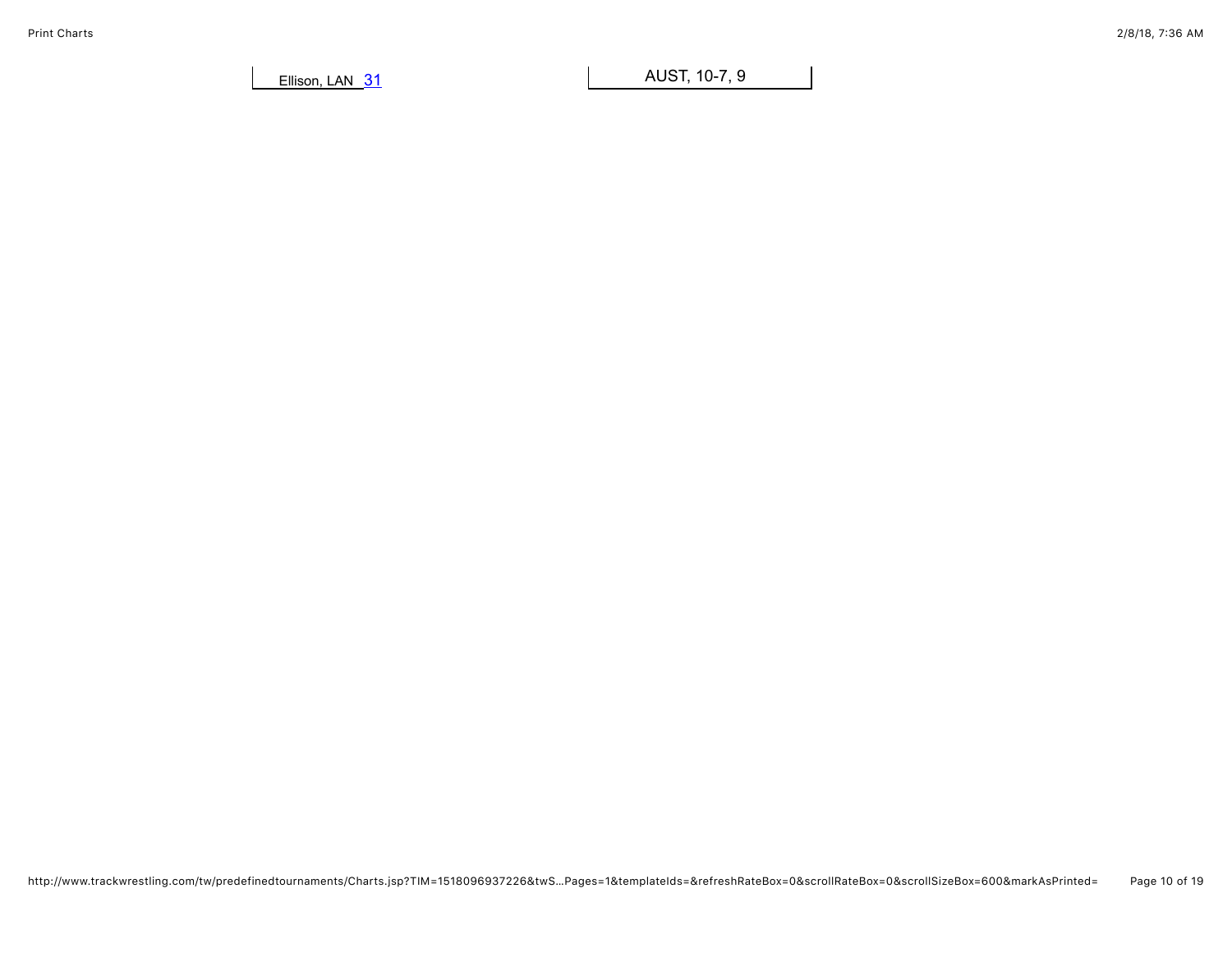



http://www.trackwrestling.com/tw/predefinedtournaments/Charts.jsp?TIM=1518096937226&twS…Pages=1&templateIds=&refreshRateBox=0&scrollRateBox=0&scrollSizeBox=600&markAsPrinted= Page 11 of 19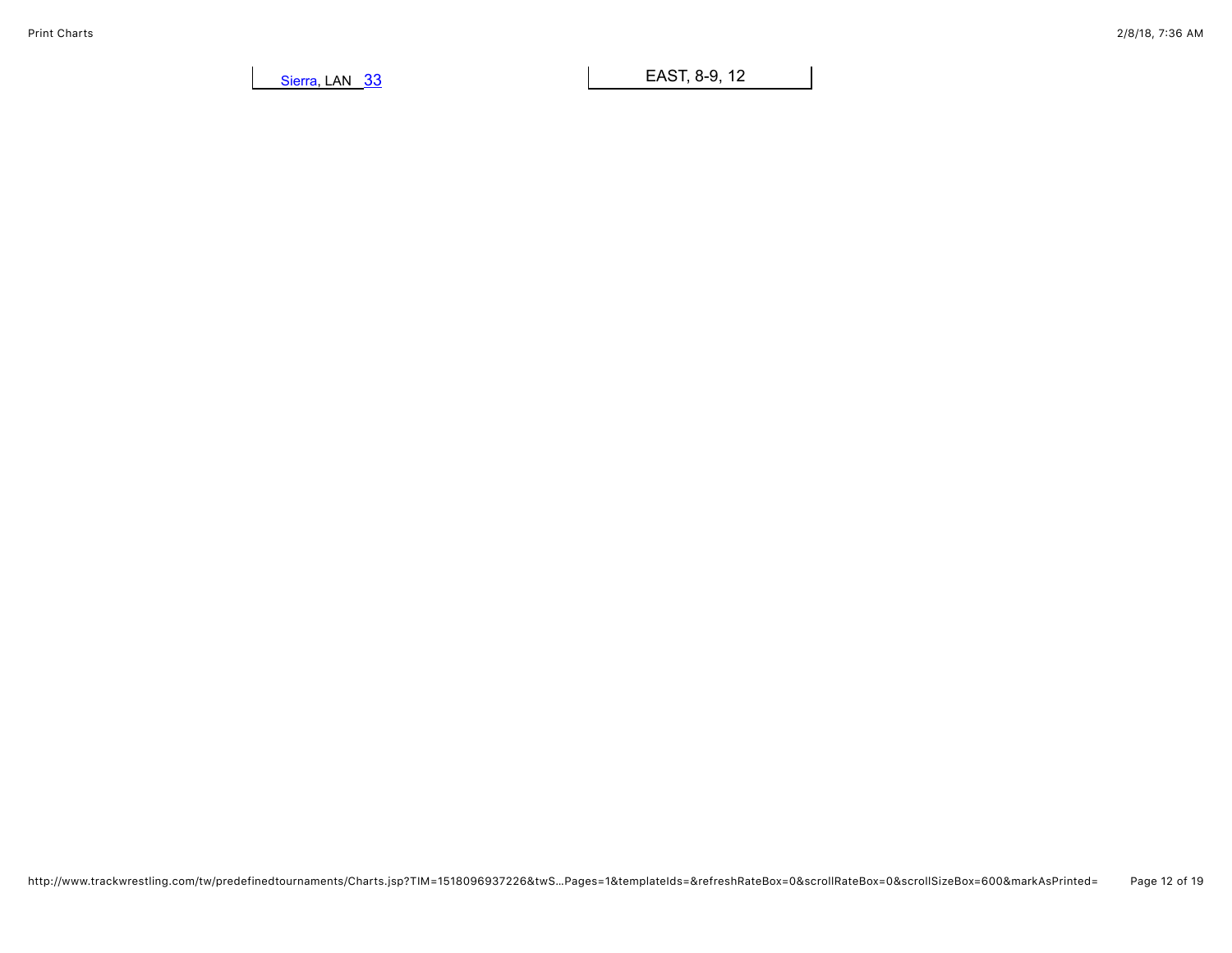

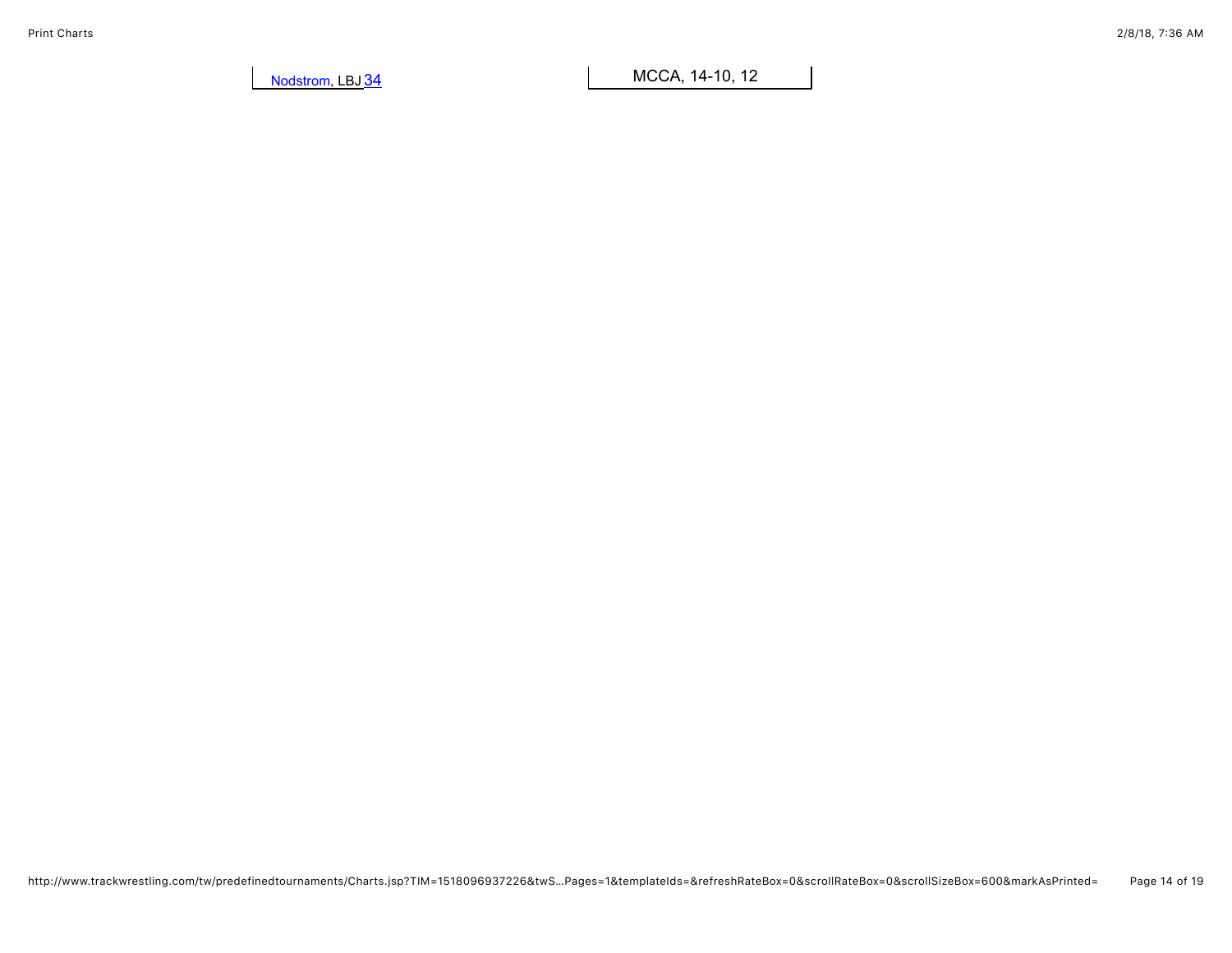

http://www.trackwrestling.com/tw/predefinedtournaments/Charts.jsp?TIM=1518096937226&twS…Pages=1&templateIds=&refreshRateBox=0&scrollRateBox=0&scrollSizeBox=600&markAsPrinted= Page 15 of 19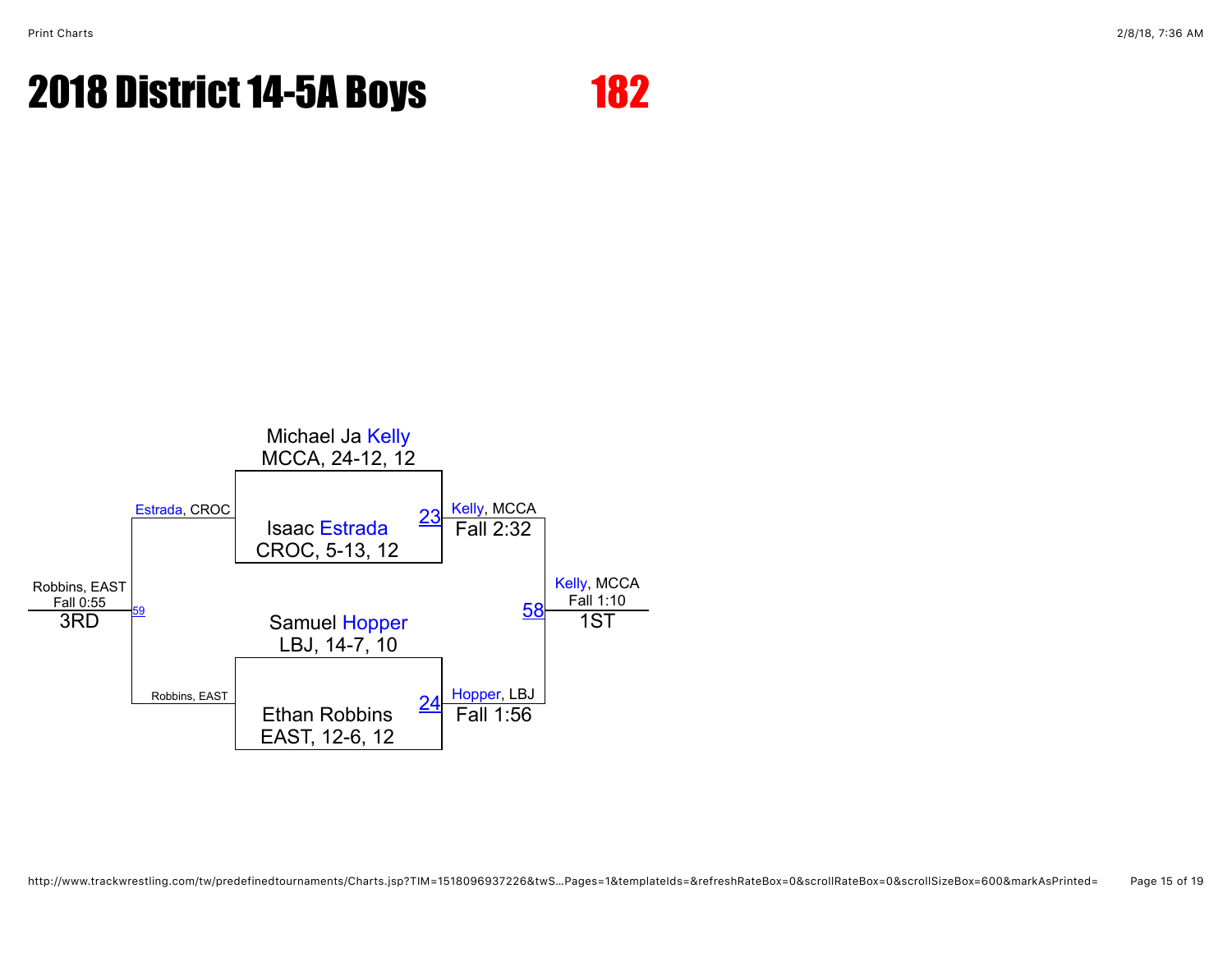

http://www.trackwrestling.com/tw/predefinedtournaments/Charts.jsp?TIM=1518096937226&twS…Pages=1&templateIds=&refreshRateBox=0&scrollRateBox=0&scrollSizeBox=600&markAsPrinted= Page 16 of 19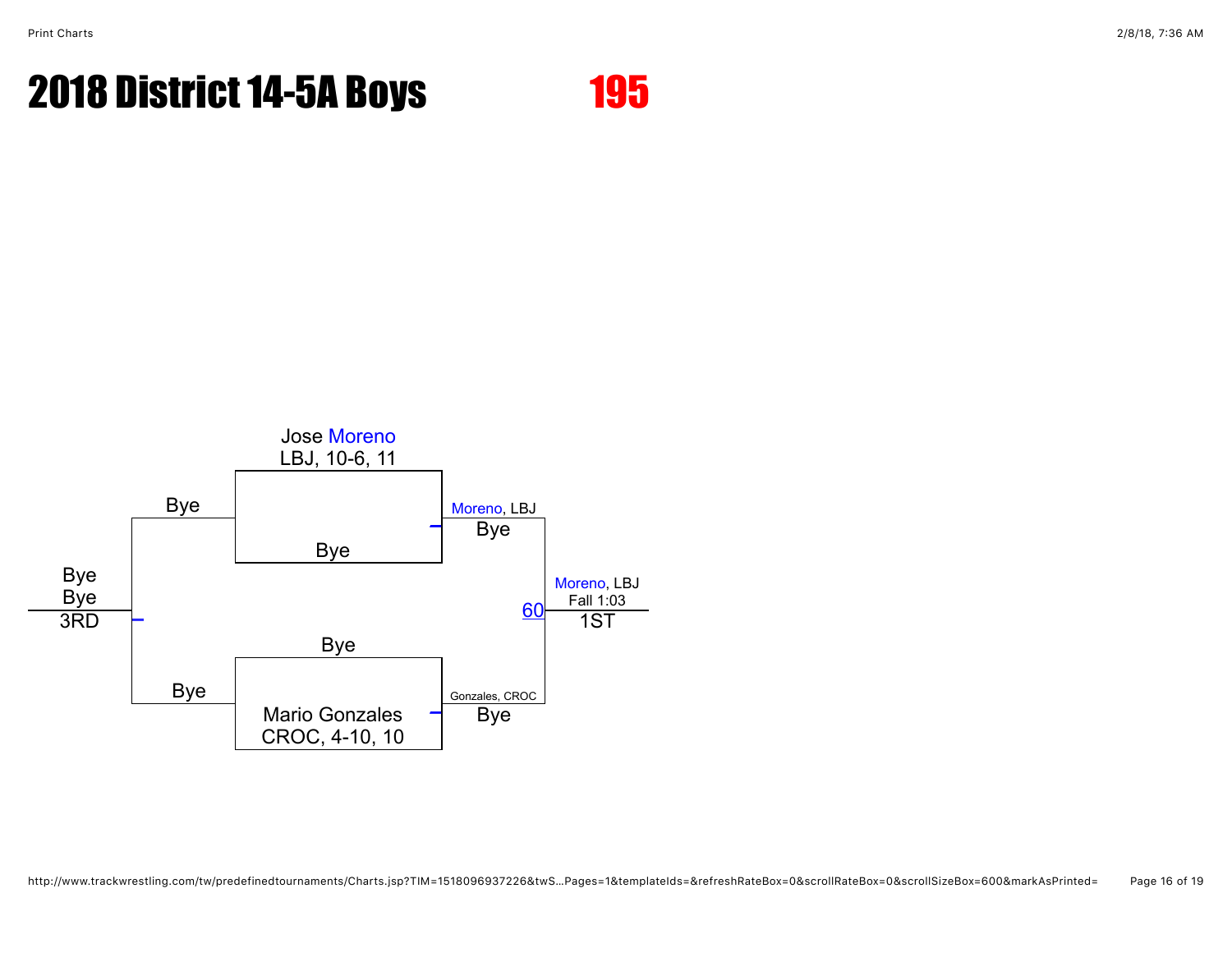

http://www.trackwrestling.com/tw/predefinedtournaments/Charts.jsp?TIM=1518096937226&twS…Pages=1&templateIds=&refreshRateBox=0&scrollRateBox=0&scrollSizeBox=600&markAsPrinted= Page 17 of 19